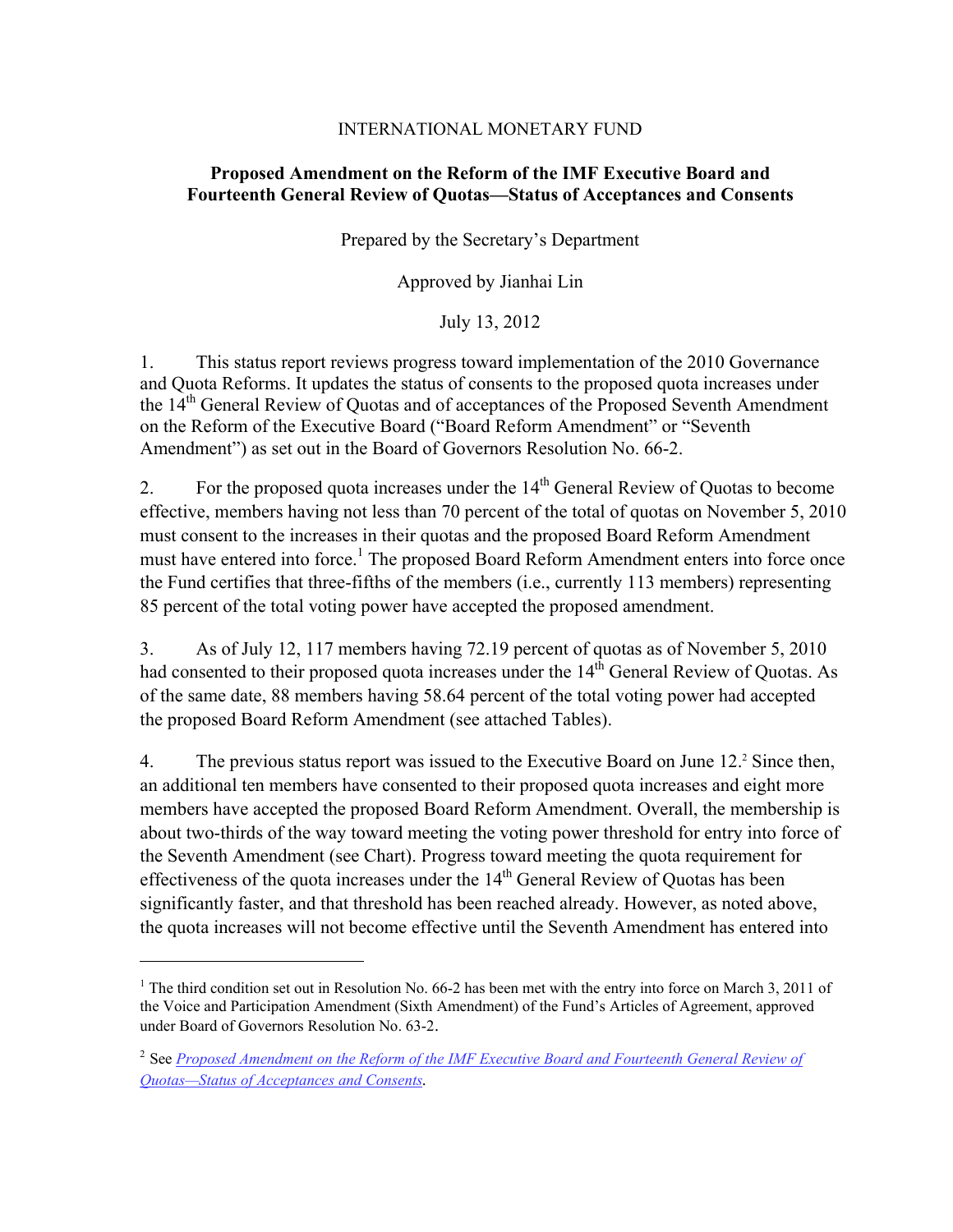force. With only about three months remaining on the timeline set by the Board of Governors in December 2010, further embraced by the IMFC in its April 21, 2012 *Communiqué* and reaffirmed by the G-20 Leaders at the June 18–19, 2012 Los Cabos Summit, a substantial effort is needed to make the 2010 Governance and Quota Reforms effective no later than the 2012 IMF/World Bank Annual Meetings which will take place on October 12–13.

5. Staff and management continue to work with country authorities to spur the process along. In addition to the initiatives described in previous updates, staff continues gathering information (in the field and from ED offices) on likely target dates for acceptance/consent and, in close collaboration with Executive Directors stands ready to provide additional information the authorities may request. Management has decided to hold Board meetings on the matter on a monthly basis.

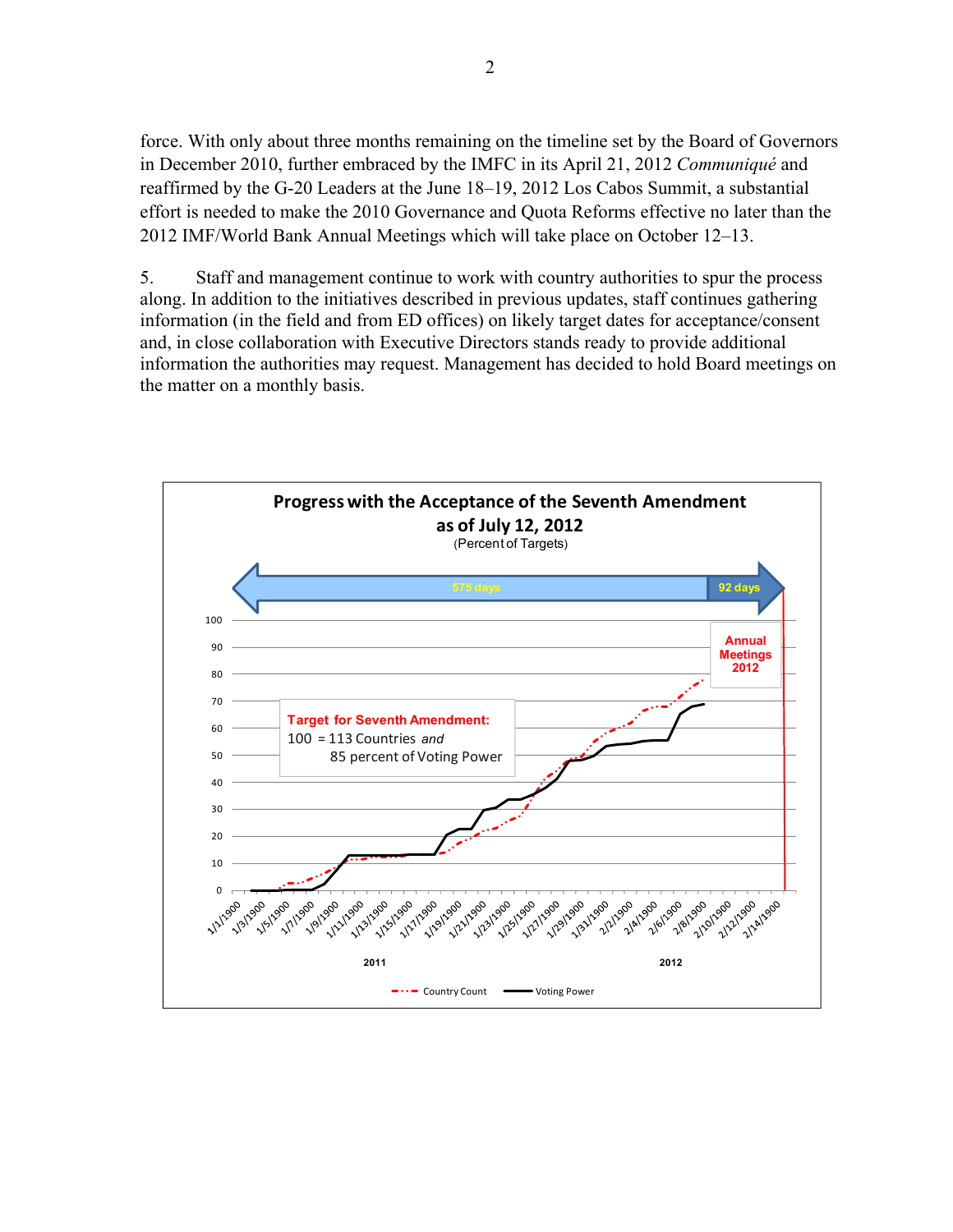## Table 1. Consents to Quota Increases and Status of Acceptances of the Proposed Board Reform Amendment

|                                     | <b>Board Reform Amendment</b> |                            |  |  |
|-------------------------------------|-------------------------------|----------------------------|--|--|
| <b>Status</b>                       | <b>Number</b><br>of Members   | Percent<br>of Voting Power |  |  |
| Accepted                            | 88                            | 58.64                      |  |  |
| Incomplete communication received   | 11                            | 1.60                       |  |  |
| No communication received           | 89                            | 39.76                      |  |  |
| Total                               | 188                           | 100.00                     |  |  |
| Memorandum items:                   |                               |                            |  |  |
| Total required for effectiveness    | 113                           | 85.00                      |  |  |
| Additional needed for effectiveness | 25                            | 26.36                      |  |  |

|  |  | July 12, 2012 |
|--|--|---------------|
|--|--|---------------|

|                                               | <b>Consents to Quota Increases</b> |                                  |  |  |
|-----------------------------------------------|------------------------------------|----------------------------------|--|--|
| <b>Status</b>                                 | <b>Number</b><br>of Members        | Percent of<br>Nov. 5, 2010 quota |  |  |
| Consent received<br>No communication received | 117<br>71                          | 72.19<br>27.81                   |  |  |
| Memorandum items:<br>Total required           |                                    | 70.00                            |  |  |

Information on consents and acceptances is also available at: <http://www.imf.org/external/np/sec/misc/consents.htm>.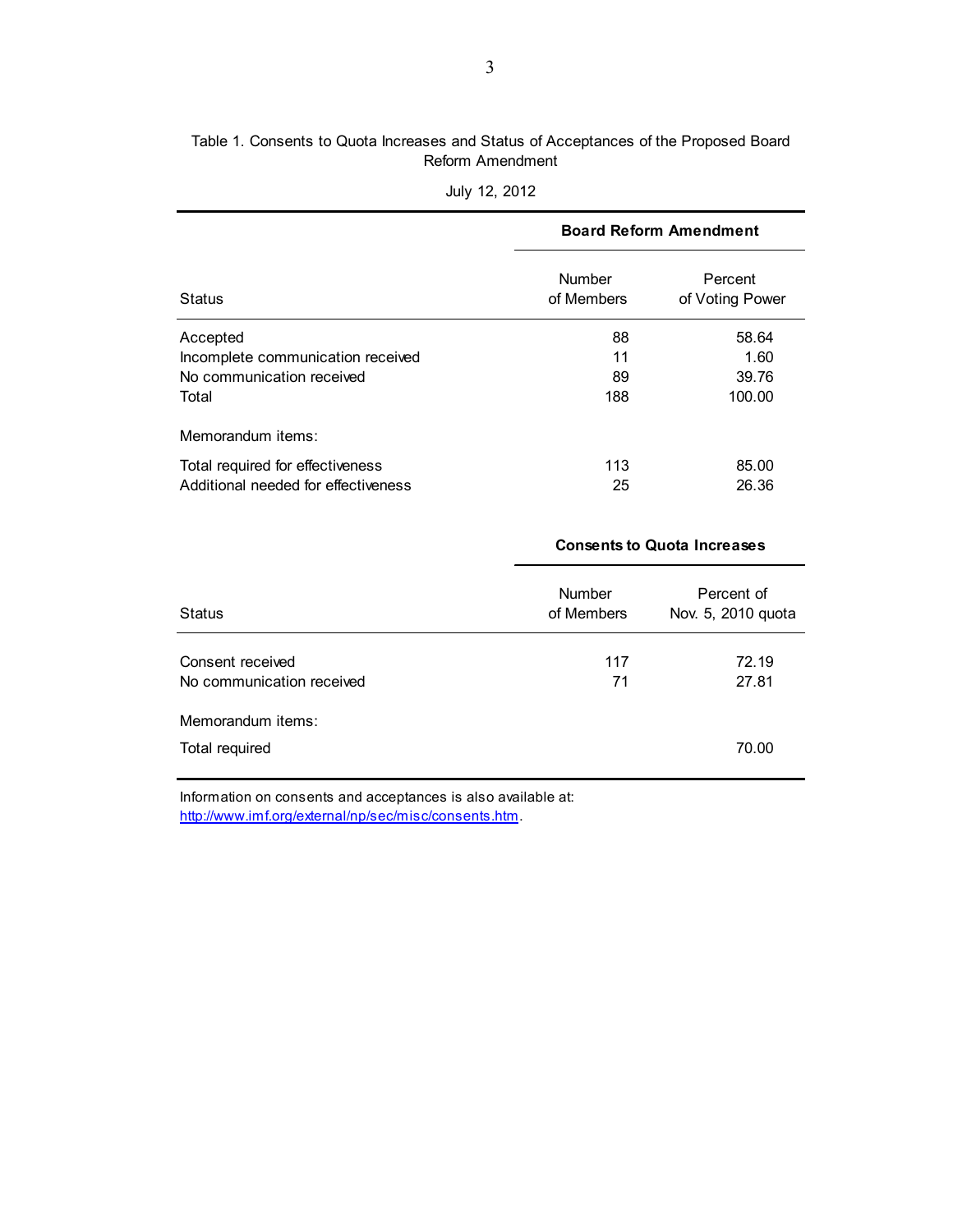#### Table 2. Members that Have Accepted the Proposed Board Reform Amendment

| July 12, 2012 |  |  |  |
|---------------|--|--|--|
|---------------|--|--|--|

| <b>Acceptance of Proposed Amendment</b> |                             |               |                             |                                |                             |
|-----------------------------------------|-----------------------------|---------------|-----------------------------|--------------------------------|-----------------------------|
| Member                                  | Percent of<br>Voting Pow er | Member        | Percent of<br>Voting Pow er | Member                         | Percent of<br>Voting Pow er |
| Angola                                  | 0.14                        | Guinea-Bissau | 0.03                        | Norw ay                        | 0.78                        |
| Australia                               | 1.31                        | Guyana        | 0.07                        | Oman                           | 0.12                        |
| Austria                                 | 0.87                        | Haiti         | 0.06                        | Pakistan                       | 0.44                        |
| Bahamas, The                            | 0.08                        | Honduras      | 0.08                        | Panama                         | 0.11                        |
| Bangladesh                              | 0.24                        | Iceland       | 0.08                        | Papua New Guinea               | 0.08                        |
| <b>Belarus</b>                          | 0.18                        | India         | 2.34                        | Peru                           | 0.28                        |
| Belgium                                 | 1.86                        | Iran          | 0.62                        | Philippines                    | 0.43                        |
| Belize                                  | 0.04                        | Ireland       | 0.53                        | Poland                         | 0.70                        |
| Benin                                   | 0.05                        | <b>Israel</b> | 0.45                        | Portugal                       | 0.44                        |
| <b>Bhutan</b>                           | 0.03                        | Italy         | 3.16                        | Samoa                          | 0.03                        |
| Brazil                                  | 1.72                        | Jamaica       | 0.14                        | São Tomé and Príncipe          | 0.03                        |
| Brunei Darussalam                       | 0.11                        | Japan         | 6.23                        | Seychelles                     | 0.03                        |
| Burkina Faso                            | 0.05                        | Kenya         | 0.14                        | Sierra Leone                   | 0.07                        |
| Cambodia                                | 0.06                        | Korea         | 1.37                        | Singapore                      | 0.59                        |
| Cameroon                                | 0.10                        | Lao PDR       | 0.05                        | Slovenia                       | 0.14                        |
| Central African Republic                | 0.05                        | Latvia        | 0.09                        | South Africa                   | 0.77                        |
| China                                   | 3.81                        | Lesotho       | 0.04                        | Spain                          | 1.63                        |
| Comoros                                 | 0.03                        | Malaw i       | 0.06                        | Sri Lanka                      | 0.19                        |
| Croatia                                 | 0.17                        | Malaysia      | 0.73                        | St. Vincent and the Grenadines | 0.03                        |
| Cyprus                                  | 0.09                        | Maldives      | 0.03                        | Suriname                       | 0.07                        |
| Denmark                                 | 0.78                        | Malta         | 0.07                        | Sw aziland                     | 0.05                        |
| Dominica                                | 0.03                        | Mauritius     | 0.07                        | Sw eden                        | 0.98                        |
| Dominican Republic                      | 0.12                        | Mexico        | 1.47                        | Sw itzerland                   | 1.40                        |
| 日 Salvador                              | 0.10                        | Montenegro    | 0.04                        | Tonga                          | 0.03                        |
| Estonia                                 | 0.07                        | Morocco       | 0.26                        | Trinidad and Tobago            | 0.16                        |
| Finland                                 | 0.53                        | Myanmar       | 0.13                        | Turkey                         | 0.61                        |
| France                                  | 4.29                        | Namibia       | 0.08                        | United Kingdom                 | 4.29                        |
| Gabon                                   | 0.09                        | Nepal         | 0.06                        | Vietnam                        | 0.21                        |
| Germany                                 | 5.81                        | Netherlands   | 2.08                        |                                |                             |
| Greece                                  | 0.47                        | Nicaragua     | 0.08                        |                                |                             |
|                                         | Total:                      |               | 88<br>58.64                 |                                |                             |